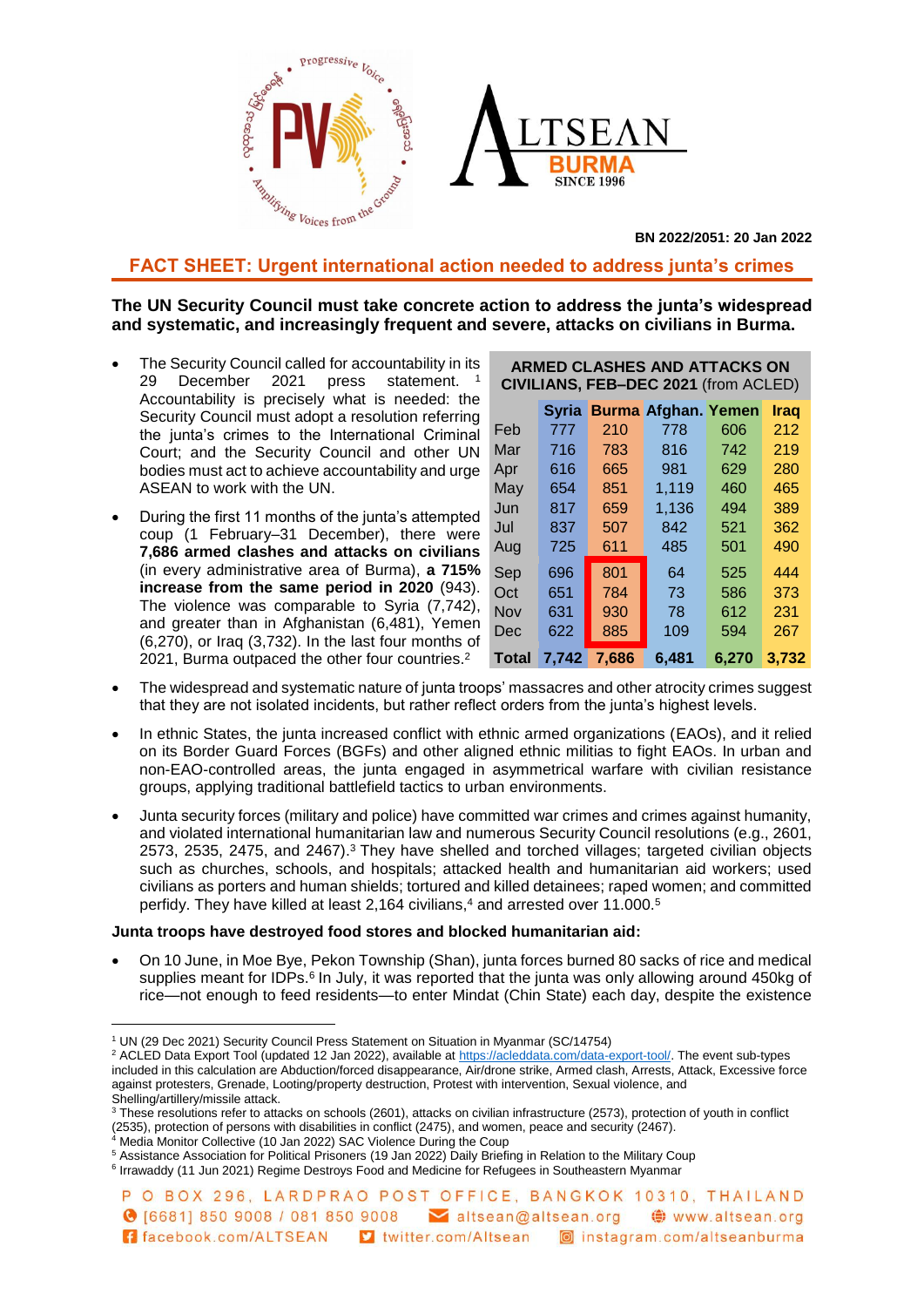of a ceasefire and an agreement allowing vehicles to bring food into Mindat.<sup>7</sup> In December, Human Rights Watch condemned the junta's recent travel restrictions for humanitarian workers, blocks on access roads and aid convoys, and destruction of non-military supplies.<sup>8</sup>

### **The junta intentionally deprived people of oxygen, and targeted doctors and health workers:**

 At the height of the third wave of COVID-19 in Burma, the junta ordered that oxygen be denied to clinics and ordinary citizens; doctors accused the junta of funneling supplies to military hospitals; and several incidents were reported of soldiers forcibly confiscating oxygen from charities.<sup>9</sup> By November, junta forces had arrested at least 284 healthcare workers and killed 31; WHO figures show that in 2021 Burma was one of the most dangerous countries in the world for health workers.<sup>10</sup>

### **The junta committed massacres and atrocities, including the following incidents:**

- In July, junta troops killed at least 40 people in Kani Township (Sagaing Region), with many of the bodies showing clear signs of torture. Earlier in the month, over 10,000 people had fled Kani because of junta raids in which soldiers robbed villagers, laid landmines, stole and destroyed property, and dumped insecticides into water reservoirs, poisoning water supplies.<sup>11</sup>
- In early September, the junta terrorized civilians in Thantlang Township (Chin State) by firing guns and heavy artillery, both indiscriminately and aimed at Thantlang town,<sup>12</sup> before stationing 200 soldiers in the town and commencing daily fly-overs.<sup>13</sup> On 17 September, junta forces killed a Baptist pastor and cut off his finger to take his wedding ring.<sup>14</sup> On 19 September, junta forces opened fire on the town with heavy weapons and artillery, burning down 19 houses and causing 8,000 residents to flee. <sup>15</sup> Thantlang was still a ghost town on 29 October, when junta forces destroyed more than 160 of its 2,000 homes. Two churches and a building attached to a third caught fire, as did several local civil society organization offices and a Save the Children office.<sup>16</sup>
- On 7 December, in Salingyi Township (Sagaing Region), junta troops bound 11 civilians, including five children aged 14–17, and tortured them before burning them alive.<sup>17</sup> The body of a twelfth victim was found the following day, with a gaping knife wound in her neck, just 50 feet (15 meters) from the ashes of those the junta burned.<sup>18</sup>
- On 12 December, in Gaung Kwe, Myaung Township (Sagaing Region), junta troops killed and burned five people, including one reported as having a cognitive disability.<sup>19</sup>
- On 24 December, junta forces captured at least 37 men, women, and children fleeing conflict in Moso village, Hpruso Township (Karenni State), tied the victims' hands behind their backs, placed them in cars, and then torched the vehicles, burning them to death. The troops also killed four Karenni BGF members who attempted to stop them.<sup>20</sup> Save the Children confirmed that two of its staff, traveling home from a humanitarian mission, were among those killed.<sup>21</sup>
- On 7–9 January, a local resistance group found the dead bodies of 10 male civilians, including a 13-year-old child, in Matupi Township (Chin State). The victims were among 11 villagers abducted by junta troops while traveling between villages on 6–7 January, and were used as human shields

soldiers massacre and burn 11, including teenagers, during raid on village in Sagaing

1

<sup>7</sup> Myanmar Now (10 Jul 2021) Transport of food, medicine restricted despite temporary ceasefire extension in Mindat <sup>8</sup> Human Rights Watch (13 Dec 2021) Myanmar: Junta Blocks Lifesaving Aid

<sup>9</sup> New York Times (15 Jul 2021) As Covid Rages in Myanmar, Army Hoards Oxygen, Doctors Say; Irrawaddy (12 Jul 2021) Myanmar Suffering From Severe Shortage of Medical Oxygen as COVID-19 Cases Spike

<sup>10</sup> Physicians for Human Rights (23 Dec 2021) Violence Against or Obstruction of Health Care in Myanmar, February-November 2021; Associated Press (7 Jul 2021) In Myanmar, the military and police declare war on medics; WHO (updated 30 Jul 2021) Surveillance System for Attacks on Health Care

<sup>11</sup> Myanmar Now (30 Jul 2021) Junta soldiers massacred at least 28 people in resistance stronghold of Kani this month, say residents; Myanmar Now (13 Jul 2021) Locals find bodies in forest after 15 men 'massacred' in Sagaing Region; Irrawaddy (3 Aug 2021) Junta Massacres 40 People in Myanmar Resistance Stronghold During July; Irrawaddy (19 Aug 2021) Myanmar's Shadow Govt Reports Junta's Massacres of Civilians to UN Security Council

<sup>&</sup>lt;sup>12</sup> Myanmar Now (8 Sep 2021) Civilian allegedly injured in clash in Chin State capital; Myanmar Now (11 Sep 2021) Two junta soldiers reportedly killed in Chin State battle

<sup>&</sup>lt;sup>13</sup> Myanmar Now (16 Sep 2021) Entire population of Chin village sheltering along Indian border, in need of aid

<sup>14</sup> Myanmar Now (20 Sep 2021) Junta soldiers kill pastor and cut off his finger as houses burn in Chin town

<sup>15</sup> Irrawaddy (20 Sep 2021) Residents of Town in Myanmar's Chin State Flee Junta Artillery Barrage

<sup>&</sup>lt;sup>16</sup> Myanmar Now (30 Oct 2021) More than 160 homes burn down in junta shelling of Chin State town <sup>17</sup> Radio Free Asia (7 Dec 2021) Myanmar troops massacre, burn 11 villagers in Sagaing; Myanmar Now (7 Dec 2021) Junta

<sup>&</sup>lt;sup>18</sup> Myanmar Now (9 dec 2021) Done Taw villagers find another body after massacre of 11 men and boys <sup>19</sup> Myanmar Now (14 Dec 2021) Soldiers kill and burn five [people in Sagaing Region village after clashes with PDF](https://myanmar-now.org/en/news/soldiers-kill-and-burn-five-people-in-sagaing-region-village-after-clashes-with-pdf) 

<sup>20</sup> Myanmar Now (25 Dec 2021) At least 35 charred bodies found in Karenni State village on Christmas; Mizzima (27 Dec 2021)

Myanmar army accused of trying to destroy evidence of Kayah State fiery massacre

<sup>&</sup>lt;sup>21</sup> Al Jazeera (25 Dec 2021) Save the Children says two staff missing after attack in Myanmar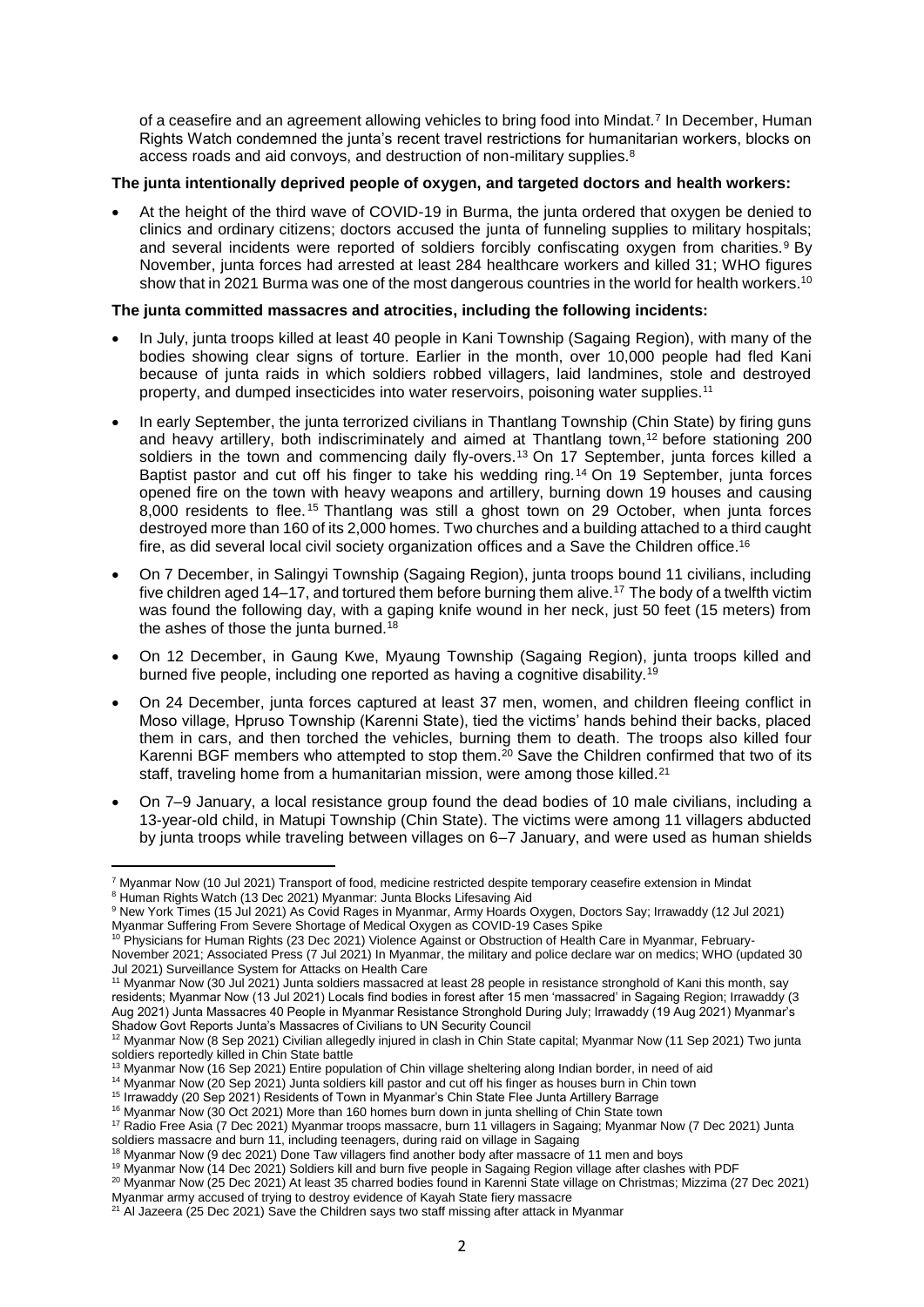before the troops killed them. The 13-year-old boy was found with his throat slit; others showed injuries from being hit with rifle butts, slashed, cut, and shot. Several bodies had been stripped naked and had their mouths covered. The 11th villager had not been found at the time of reporting.<sup>22</sup>

#### **The junta unleashed air strikes on civilian communities across the country:**

- In the second half of December, junta forces conducted repeated air strikes around Lay Kay Kaw (Karen State), displacing around 10,000 civilians, around half into Thailand.<sup>23</sup> Air strikes in Karen State on 27 March 2021, coinciding with Burma's Armed Forces Day, marked the military's first air assaults in Karen State in 25 years;<sup>24</sup> that offensive in Hpapun left 83,000 people displaced.<sup>25</sup>
- On 8 January 2022, junta forces began air strikes in Loikaw, the capital of Karenni State, displacing around 40,000 civilians.<sup>26</sup> Even before the air strikes began, over half of Karenni State's 300,000 residents were displaced.<sup>27</sup> On 16–17 January, junta jets bombed an IDP camp in nearby Hpruso Township, killing a child, three medical workers, and two other civilians.<sup>28</sup>

### **Heightened risk of atrocity crimes:**

- The junta has armed and relied upon paramilitary *Pyu Saw Htee* groups, which have terrorized and killed civilians, actively distributed misinformation, raided villages, and torched properties.
- Unprecedented casualty rates (over 2,000 just in September–October 2021),<sup>29</sup> defections (at least 8,000 as of 1 December),<sup>30</sup> and growing internal discontent<sup>31</sup> have hit the junta hard. In a desperate attempt to maintain troop numbers, the junta has recalled veterans and subjected troops' wives and children to military trainings.<sup>32</sup> These moves violate international law, Burma's human rights commitments, and Security Council resolutions.

### **Nationwide crackdown, crimes against humanity**

The junta has committed numerous crimes against humanity, including murder, enforced disappearance, torture, sexual violence, severe deprivation of liberty, and other inhumane acts. Human Rights Watch said that the nature of the junta's broad-based and frequently consistent response reflected regime policy rather than the actions of individual security personnel.

Junta forces used lethal battlefield tactics and weapons against peaceful protesters in several cities. On 9 April, Light Infantry Division (LID) 77 and other junta units killed at least 82 demonstrators in Bago. On 5 December, junta soldiers opened fire on and rammed a truck into anti-junta demonstrators in Yangon Region, killing at least five civilians. Colonel Naing Bo Bo from Infantry Battalion 82, the officer who organized the ramming attack, was later honored for his "brave services and heroism" by junta leader Min Aung Hlaing.

They have also tortured detainees nationwide in a methodical and systemic way, mostly in military compounds. LID 99, which spearheaded the 2017 crackdown on the Rohingya, tortured nine villagers from Kani Township (Sagaing Region) on 19 June. The junta turned Mandalay Palace into a torture center and subjected detainees in Yangon's notorious Insein Prison to physical violence. On 19 December, 89 inmates were severely beaten, put into solitary confinement, and reportedly denied medical treatment. Women in junta custody are frequently subjected to sexual assault and other forms of psychological and physical abuse.

Human Rights Watch (31 Jul 2021) Myanmar: Coup Leads to Crimes Against Humanity; Amnesty International (11 Mar 2021) Myanmar: Vast arsenal and notorious troops deployed during nationwide 'killing spree' protest crackdown – new research; Washington Post (25 Aug 2021) Anatomy of a crackdown; Myanmar Now (5 Dec 2021) Regime troops ram into protesters, killing at least five; Irrawaddy (6 Jan 2022) Yangon Vehicle Ramming Commander Honored by Myanmar Junta Leader; Associated Press (28 Oct 2021) Myanmar military uses systematic torture across country; Myanmar Now (13 Jul 2021) Locals find bodies in forest after 15 men 'massacred' in Sagaing Region; Myanmar Now (3 Jan 2022) Fresh evidence emerges of brutal torture of prisoners inside Mandalay Palace; Myanmar Now (14 Dec 2021) Dozens of Insein Prison inmates beaten, put in solitary confinement after protest, lawyers say; Myanmar Now (14 Dec 2021) Dozens of Insein Prison inmates beaten, put in solitary confinement after protest, lawyers say

 $\overline{a}$ 

<sup>22</sup> Myanmar Now (10 Jan 2022) Bodies of 10 civilians used as human shields discovered in Matupi; Irrawaddy (10 Jan 2022) Ten Civilians Murdered by Junta in Western Myanmar

<sup>&</sup>lt;sup>23</sup> Irrawaddy (27 Dec 2021) Myanmar Regime Continues to Shell Karen State Border Town

<sup>&</sup>lt;sup>24</sup> Karen Peace Support Network (May 2021) Terror from the Skies

<sup>&</sup>lt;sup>25</sup> Irrawaddy (18 Jan 2022) The Worst Myanmar Regime Airstrikes on Civilians

<sup>&</sup>lt;sup>26</sup> Irrawaddy (12 Jan 2022) Myanmar Junta Airstrikes Continue in Kayah State

<sup>&</sup>lt;sup>27</sup> Kantarawaddy Times (15 Dec 2021) Displaced Civilians Still Hungry Despite Aid Reaching Camps In Karenni State 28 Irrawaddy (18 Jan 2022) The Worst Myanmar Regime Airstrikes on Civilians

<sup>29</sup> Irrawaddy (11 Nov 2021) Myanmar Junta Loses 1,300 Soldiers Killed Over Last Month: NUG (citing NUG (11 Nov 2021)

Myanmar Conflict Summary (Monthly)[, https://www.facebook.com/NUGmyanmar/posts/227353192818653\)](https://www.facebook.com/NUGmyanmar/posts/227353192818653) <sup>30</sup> Myanmar Now (8 Dec 2021) Police officers who joined Civil Disobedience Movement in Kalay form their own law

enforcement service

<sup>31</sup> Radio Free Asia (6 Dec 2021) Military families increasingly voice dissent over junta leadership

<sup>32</sup> Irrawaddy (7 Dec 2021) Myanmar Regime Makes Military Training Compulsory for Soldiers' Children; Mizzima (28 Dec 2021) Myanmar military veterans recalled, armed in Ayeyarwady region